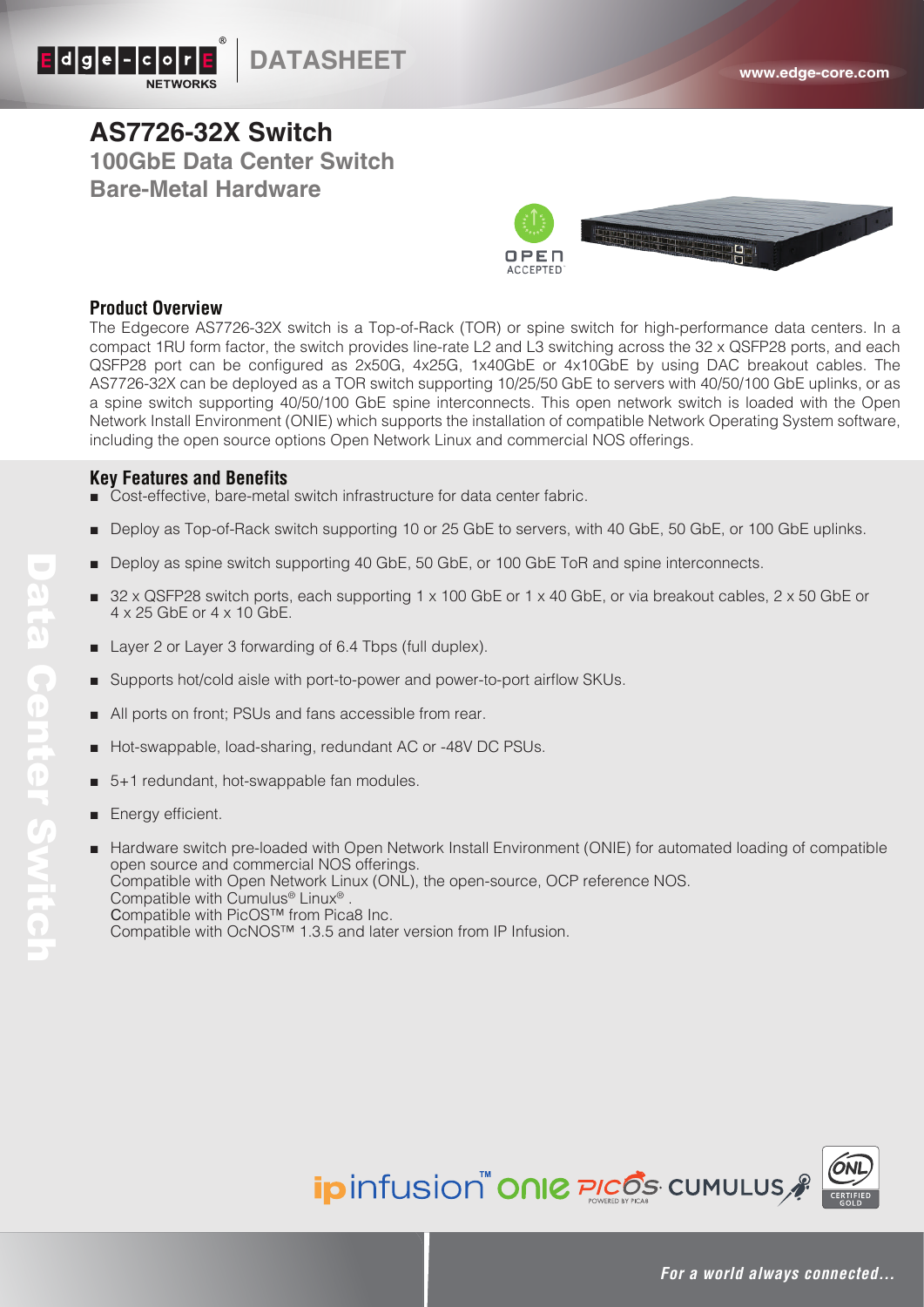# **AS7726-32X Product Specifications**

## **Features Features**

### **Ports**

Switch ports:

 32 x QSFP28 ports. Each port supports 1 x 40/100 GbE or 2 x 50 GbE or 4 x 10/25 GbE per port using breakout cables Management ports on port side:

1 x RJ-45 serial console

- 1 x RJ-45 100/1000BASE-T management
- 1 x USB Type A storage

#### **Key Componets**

 Switch Silicon: Broadcom BCM56870 Trident III 3.2 Tbps No PHYs CPU Modules:

 Intel® Xeon® D-1518 processor quad-core 2.2 GHz DDR4: SO-DIMM 8 GB x 2 SPI Flash: 16 MB x 2 m.2 SSD: 64 GB MLC

#### **Performance**

 Switching Capacity: 6.4 Tbps full duplex Forwarding Rate: 4.7 Bpps Jumbo frames support up to 9216 Bytes Packet Buffer Size: 32 MB integrated packet buffer Subject to NOS: MAC Addresses: 32 K min./288 K max. VLAN IDs: 4 K IPv4: 16 K min./168 K max. host entries; 32 K LPM entries with TCAM-only mode IPv6: 8 K min. /100 K max. host entries; IPv6/128= 8 K TCAM-only mode

#### **Physical and Environmental**

Dimensions (WxDxH): 43.84 x 51.5 x 4.35 cm (17.25 x 20.27 x 1.71 in.) Weight: 10.87 kg (23.96 lb), with two installed PSUs Operating Temperature: 0°C to 45°C (32°F to 113°F) Storage Temperature: -40°C to 70°C (-40°F to 158°F) Operating Humidity: 5% to 95% non-condensing

#### **Software**

 Switch is loaded with Open Network Install Environment (ONIE) software installer

 Compatible with the Open Network Linux (ONL), the open-source, OCP reference NOS Compatible with Cumulus® Linux®

Compatible with PicOS™ from Pica8 Inc

#### **LEDs**

 QSFP 28 Port LEDs: Link Status, Activity, Rate Ethernet Management Port LED: Link Status, Activity Console Port LED: Link Status System LEDs: Diagnostic, Locator, PSU and Fan Status

#### **Power**

 PSUs: 2 redundant, load-sharing, hot-swappable AC or -48 VDC AC input range: 100 V~240 VAC DC input range: -36~-75 VDC Power Consumption: 550 Watts maximum Redundant, current sharing, PG

#### **Regulatory**

 EMI CE Mark EN55032 Class A EN55024 EN61000-3-2 EN61000-3-3 FCC Part 15, Subpart B Class A VCCI Class A **CCC**  BSMI Safety CB UL/CUL **CCC BSMI**  Environmental: NEBS GR63-CORE (Pre-test) RoHS-2.0 Compliant The switch complied with the following WEEE standards: Waste Electrical and Electronic Equipment (WEEE Directive 2002/96/EC)

#### **Warranty**

 Please check www.edge-core.com for the warranty terms in your country.

#### **For More Information**

 To find out more about Edgecore Networks Corporation products and solutions, visit www.edge-core.com.

#### **About Edgecore Networks Corporation**

Edgecore Networks Corporation is in the business of providing innovative network solutions. In the service provider network, in the data center or in the cloud, Edgecore Networks Corporation delivers the software and systems that transform the way the world connects. Edgecore Networks Corporation serves customers and partners worldwide. Additional information can be found at www.edge-core.com.

Edgecore Networks Corporation is a subsidiary of Accton Technology Corporation, the leading network ODM company. The Edgecore data center switches are developed and manufactured by Accton.

To purchase Edgecore Networks solutions, please contact your Edgecore Networks Corporation representatives at +886-3-563-8888 (HQ) or +1 (949)-336-6801 or authorized resellers.

© Copyright 2019 Edgecore Networks Corporation. The information contained herein is subject to change without notice. This document is for informational purposes only and does not set forth any<br>warranty, expressed or implied, concerning any equipment, equipment feature, or service offered by<br>Edgecore Networks Corpor editorial errors or omissions contained herein.